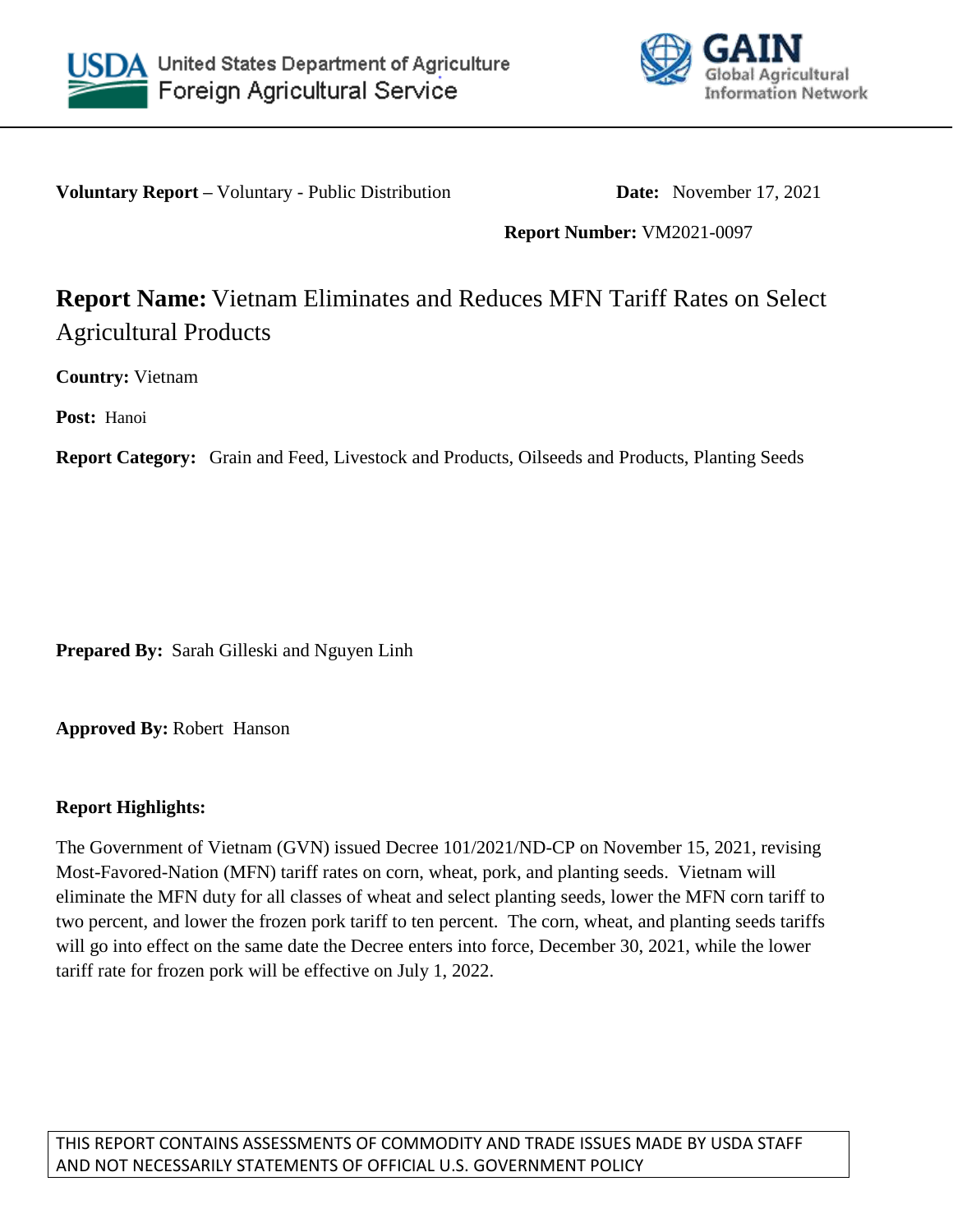## **Summary**

On November 15, 2021, the GVN issued Decree 101/2021 revising and supplementing Decree 57/2020 dated May 25, 2020, on the schedule of export tariffs, preferential import tariffs, list of goods, flat tariffs, compound tariffs, and out-of-quota import tariffs.

The new MFN tariff reductions apply to corn (harmonized system code (HS - 1005.90.90), going from five percent to two percent and frozen pork (HS - 0203.21.00; 0203.22.00; 0203.29.00) from 15 percent to ten percent. Vietnam also eliminated the tariff for all classes of wheat, including durum. Select planting seeds including castor, sesame, mustard, safflower, melon, poppy, illipe, and palm also had their tariffs eliminated when they are imported for the purpose of planting. The Decree will enter into force on December 30, 2021. While the tariff reductions for planting seeds, wheat, and corn will enter into force at the same time as the Decree, the MFN tariff reduction for frozen pork is on a delayed schedule and will enter into force on July 1, 2022.

|                | $1 - 1 - 1$                 | <b>MFN Tariffs under</b> | <b>New MFN Tariffs under</b> |
|----------------|-----------------------------|--------------------------|------------------------------|
| <b>HS Code</b> | <b>Agricultural Product</b> | <b>Decree 57/2020</b>    | Decree 101/2021              |
|                |                             | (percent)                | (percent)                    |
| 10011100       |                             |                          |                              |
| 10011900       |                             |                          |                              |
| 10019100       |                             |                          |                              |
| 10019911       | Wheat                       | 3                        | $\boldsymbol{0}$             |
| 10019912       |                             |                          |                              |
| 10019919       |                             |                          |                              |
| 10019991       |                             |                          |                              |
| 10019999       |                             |                          |                              |
| 10059090       | Corn                        | 5                        | $\overline{2}$               |
| 02032100       |                             |                          |                              |
| 02032200       | Frozen Pork                 | 15                       | 10                           |
| 02032900       |                             |                          |                              |
| 12073000       |                             | 10                       |                              |
| 12074090       | <b>Planting Seeds</b>       | 5                        |                              |
| 12075000       |                             | 5                        |                              |
| 12076000       |                             | 10                       |                              |
| 12079100       |                             | 10                       |                              |
| 12079940       |                             | 10                       | $\overline{0}$               |
| 12079950       |                             | 10                       |                              |
| 12079990       |                             | 10                       |                              |

#### **Vietnam Agricultural MFN Tariff Reduction Summary**